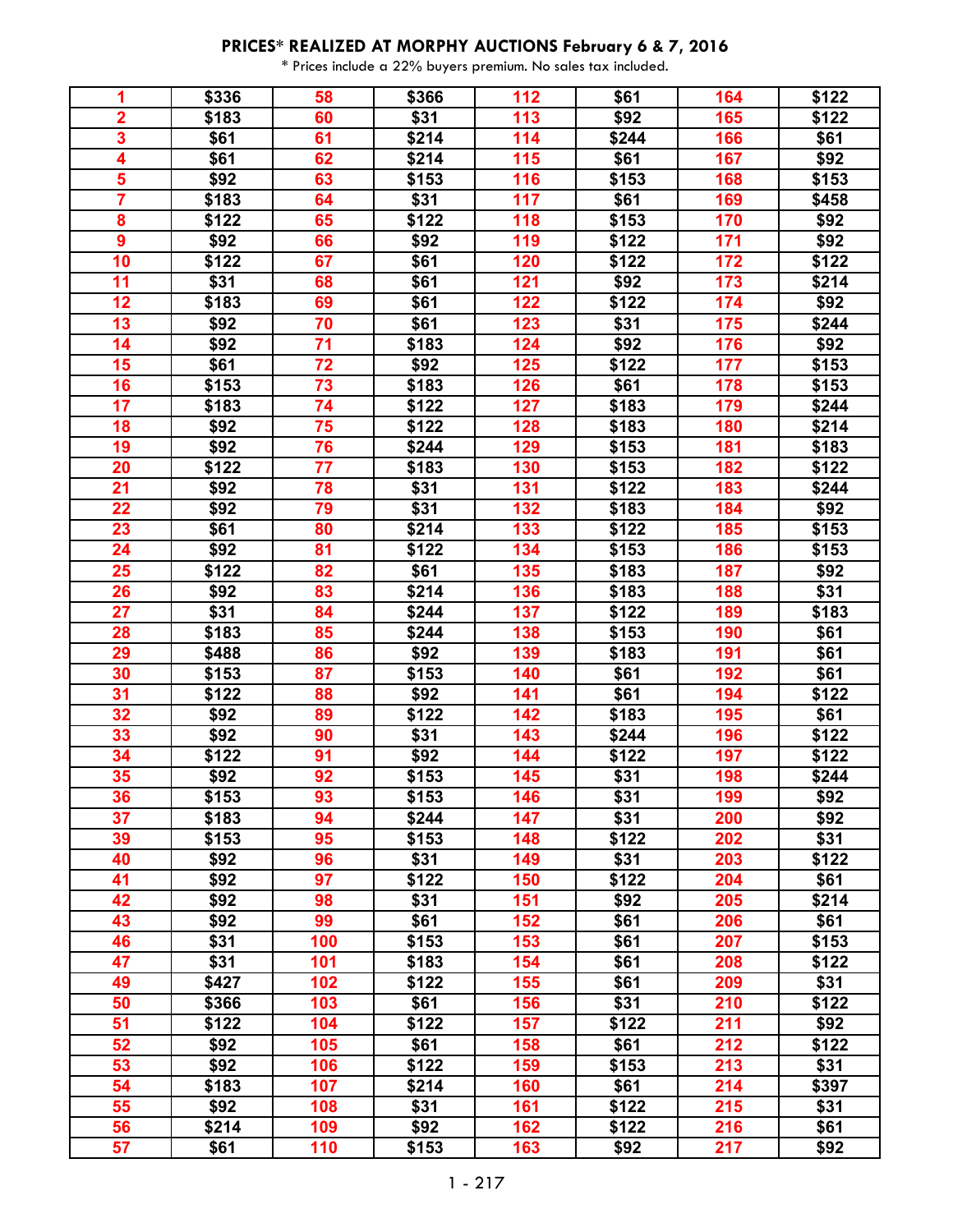| 218 | \$31  | 274 | \$31  | 327 | \$122   | 380 | \$244   |
|-----|-------|-----|-------|-----|---------|-----|---------|
| 219 | \$214 | 275 | \$92  | 328 | \$31    | 381 | \$183   |
| 220 | \$92  | 276 | \$92  | 329 | \$31    | 382 | \$122   |
| 221 | \$92  | 277 | \$122 | 330 | \$305   | 383 | \$122   |
| 222 | \$31  | 278 | \$61  | 331 | \$61    | 384 | \$153   |
| 223 | \$92  | 279 | \$122 | 332 | \$92    | 385 | \$122   |
| 224 | \$305 | 280 | \$92  | 333 | \$31    | 386 | \$183   |
| 225 | \$61  | 281 | \$183 | 334 | \$183   | 387 | \$61    |
| 226 | \$336 | 282 | \$427 | 335 | \$31    | 388 | \$244   |
| 227 | \$31  | 283 | \$183 | 336 | \$214   | 389 | \$153   |
| 228 | \$275 | 284 | \$61  | 337 | \$183   | 390 | \$122   |
| 229 | \$153 | 285 | \$61  | 338 | \$275   | 391 | \$122   |
| 230 | \$92  | 286 | \$92  | 339 | \$336   | 392 | \$92    |
| 231 | \$153 | 287 | \$61  | 340 | \$275   | 393 | \$153   |
| 232 | \$61  | 288 | \$31  | 341 | \$122   | 394 | \$61    |
| 233 | \$122 | 289 | \$92  | 342 | \$92    | 395 | \$61    |
| 234 | \$214 | 290 | \$61  | 343 | \$366   | 396 | \$92    |
| 235 | \$61  | 291 | \$61  | 344 | \$122   | 397 | \$92    |
| 236 | \$244 | 292 | \$61  | 345 | \$92    | 398 | \$92    |
| 237 | \$31  | 293 | \$31  | 346 | \$31    | 399 | \$122   |
| 238 | \$92  | 294 | \$31  | 347 | \$275   | 400 | \$275   |
| 239 | \$580 | 295 | \$92  | 348 | \$92    | 401 | \$92    |
| 240 | \$61  | 296 | \$31  | 349 | \$31    | 402 | \$183   |
| 242 | \$153 | 297 | \$153 | 350 | \$31    | 403 | \$214   |
| 243 | \$61  | 298 | \$122 | 351 | \$31    | 404 | \$61    |
| 245 | \$31  | 299 | \$92  | 352 | \$31    | 405 | \$31    |
| 246 | \$61  | 300 | \$31  | 353 | \$31    | 406 | \$31    |
| 247 | \$31  | 301 | \$214 | 354 | \$61    | 407 | \$122   |
| 248 | \$31  | 302 | \$31  | 355 | \$61    | 408 | \$61    |
| 249 | \$31  | 303 | \$31  | 356 | \$31    | 409 | \$214   |
| 250 | \$122 | 305 | \$31  | 357 | \$31    | 410 | \$61    |
| 251 | \$336 | 306 | \$61  | 358 | \$31    | 411 | \$92    |
| 252 | \$61  | 307 | \$61  | 359 | \$31    | 412 | \$122   |
| 253 | \$275 | 308 | \$61  | 360 | \$153   | 413 | \$732   |
| 254 | \$244 | 309 | \$275 | 361 | \$31    | 414 | \$61    |
| 255 | \$153 | 310 | \$122 | 362 | \$31    | 415 | \$31    |
| 256 | \$244 | 311 | \$122 | 363 | \$31    | 416 | \$61    |
| 257 | \$183 | 312 | \$214 | 364 | \$61    | 417 | \$122   |
| 258 | \$214 | 313 | \$214 | 366 | \$31    | 418 | \$61    |
| 259 | \$153 | 314 | \$183 | 367 | \$31    | 419 | \$1,098 |
| 260 | \$427 | 315 | \$275 | 368 | \$214   | 420 | \$61    |
| 261 | \$122 | 316 | \$31  | 369 | \$1,952 | 421 | \$275   |
| 262 | \$92  | 317 | \$519 | 370 | \$183   | 422 | \$31    |
| 263 | \$61  | 318 | \$580 | 371 | \$122   | 424 | \$122   |
| 264 | \$153 | 319 | \$31  | 372 | \$214   | 425 | \$61    |
| 265 | \$183 | 320 | \$31  | 373 | \$183   | 426 | \$153   |
| 266 | \$92  | 321 | \$153 | 374 | \$153   | 427 | \$92    |
| 267 | \$92  | 322 | \$92  | 375 | \$244   | 428 | \$244   |
| 268 | \$92  | 323 | \$92  | 376 | \$183   | 429 | \$214   |
| 269 | \$214 | 324 | \$183 | 377 | \$183   | 430 | \$244   |
| 270 | \$31  | 325 | \$31  | 378 | \$244   | 432 | \$31    |
| 272 | \$31  | 326 | \$31  | 379 | \$122   | 433 | \$183   |
|     |       |     |       |     |         |     |         |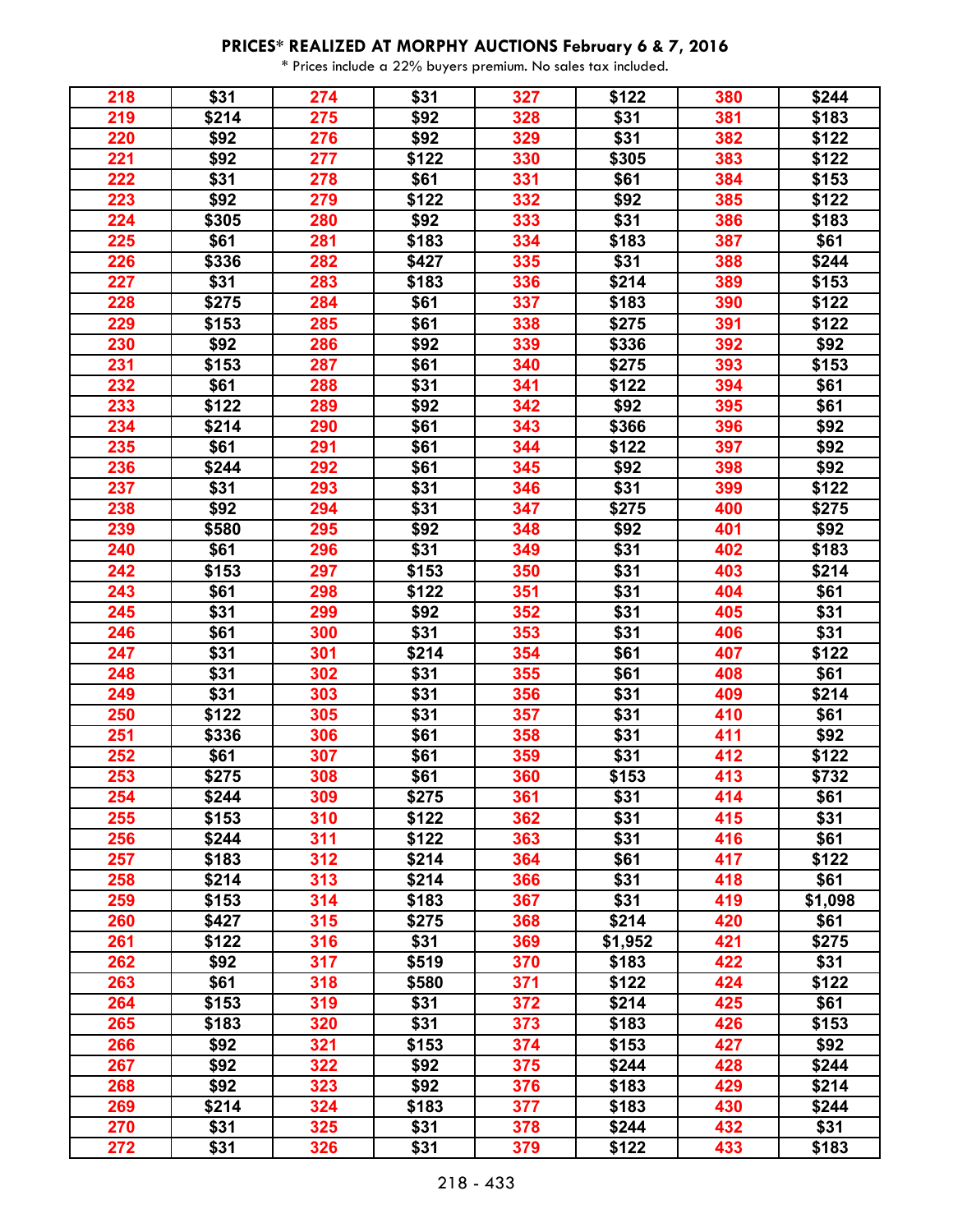| 434 | \$275 | 488 | \$61  | 541 | \$275   | 593 | \$122 |
|-----|-------|-----|-------|-----|---------|-----|-------|
| 435 | \$183 | 489 | \$92  | 542 | \$122   | 594 | \$122 |
| 436 | \$61  | 490 | \$397 | 543 | \$61    | 595 | \$92  |
| 437 | \$61  | 491 | \$122 | 544 | \$122   | 596 | \$92  |
| 439 | \$183 | 492 | \$92  | 545 | \$61    | 597 | \$153 |
| 440 | \$31  | 493 | \$92  | 546 | \$122   | 598 | \$92  |
| 441 | \$31  | 494 | \$61  | 547 | \$153   | 599 | \$92  |
| 442 | \$61  | 495 | \$61  | 548 | \$61    | 600 | \$31  |
| 443 | \$275 | 496 | \$61  | 549 | \$92    | 601 | \$92  |
| 444 | \$61  | 497 | \$61  | 550 | \$61    | 602 | \$61  |
| 445 | \$153 | 498 | \$92  | 551 | \$31    | 603 | \$183 |
| 446 | \$153 | 499 | \$122 | 552 | \$153   | 604 | \$214 |
| 447 | \$61  | 500 | \$122 | 553 | \$122   | 605 | \$61  |
| 448 | \$122 | 501 | \$31  | 554 | \$122   | 606 | \$153 |
| 449 | \$122 | 502 | \$61  | 555 | \$122   | 608 | \$31  |
| 450 | \$92  | 503 | \$183 | 556 | \$153   | 609 | \$61  |
| 451 | \$31  | 504 | \$183 | 557 | \$61    | 610 | \$61  |
| 452 | \$183 | 505 | \$153 | 558 | \$214   | 611 | \$31  |
| 453 | \$336 | 506 | \$275 | 559 | \$153   | 612 | \$397 |
| 454 | \$427 | 507 | \$122 | 560 | \$153   | 613 | \$153 |
| 455 | \$610 | 508 | \$61  | 561 | \$214   | 614 | \$122 |
| 456 | \$336 | 509 | \$305 | 562 | \$183   | 615 | \$153 |
| 457 | \$153 | 510 | \$244 | 563 | \$183   | 616 | \$183 |
| 458 | \$183 | 511 | \$183 | 564 | \$61    | 617 | \$214 |
| 459 | \$214 | 512 | \$31  | 565 | \$92    | 618 | \$31  |
| 460 | \$31  | 513 | \$61  | 566 | \$92    | 619 | \$336 |
| 461 | \$427 | 514 | \$671 | 567 | \$793   | 620 | \$214 |
| 462 | \$397 | 515 | \$275 | 568 | \$183   | 621 | \$153 |
| 463 | \$671 | 516 | \$61  | 569 | \$244   | 622 | \$122 |
| 464 | \$153 | 517 | \$61  | 570 | \$214   | 623 | \$214 |
| 465 | \$92  | 518 | \$122 | 571 | \$214   | 624 | \$92  |
| 466 | \$458 | 519 | \$31  | 572 | \$183   | 625 | \$122 |
| 467 | \$275 | 520 | \$92  | 573 | \$244   | 626 | \$122 |
| 469 | \$366 | 521 | \$61  | 574 | \$183   | 627 | \$183 |
| 470 | \$244 | 523 | \$92  | 575 | \$183   | 628 | \$153 |
| 471 | \$183 | 524 | \$275 | 576 | \$153   | 629 | \$183 |
| 472 | \$366 | 525 | \$61  | 577 | \$183   | 630 | \$214 |
| 473 | \$366 | 526 | \$92  | 578 | \$61    | 631 | \$244 |
| 474 | \$122 | 527 | \$397 | 579 | \$153   | 632 | \$183 |
| 475 | \$214 | 528 | \$244 | 580 | \$92    | 633 | \$153 |
| 476 | \$122 | 529 | \$61  | 581 | \$122   | 634 | \$153 |
| 477 | \$153 | 530 | \$61  | 582 | \$122   | 635 | \$214 |
| 478 | \$153 | 531 | \$92  | 583 | \$275   | 636 | \$153 |
| 479 | \$153 | 532 | \$214 | 584 | \$183   | 637 | \$183 |
| 480 | \$92  | 533 | \$92  | 585 | \$305   | 638 | \$122 |
| 481 | \$92  | 534 | \$92  | 586 | \$1,220 | 639 | \$183 |
| 482 | \$31  | 535 | \$854 | 587 | \$214   | 640 | \$183 |
| 483 | \$61  | 536 | \$92  | 588 | \$427   | 641 | \$122 |
| 484 | \$183 | 537 | \$122 | 589 | \$214   | 642 | \$183 |
| 485 | \$92  | 538 | \$92  | 590 | \$61    | 643 | \$122 |
| 486 | \$92  | 539 | \$61  | 591 | \$122   | 644 | \$214 |
| 487 | \$61  | 540 | \$92  | 592 | \$61    | 645 | \$183 |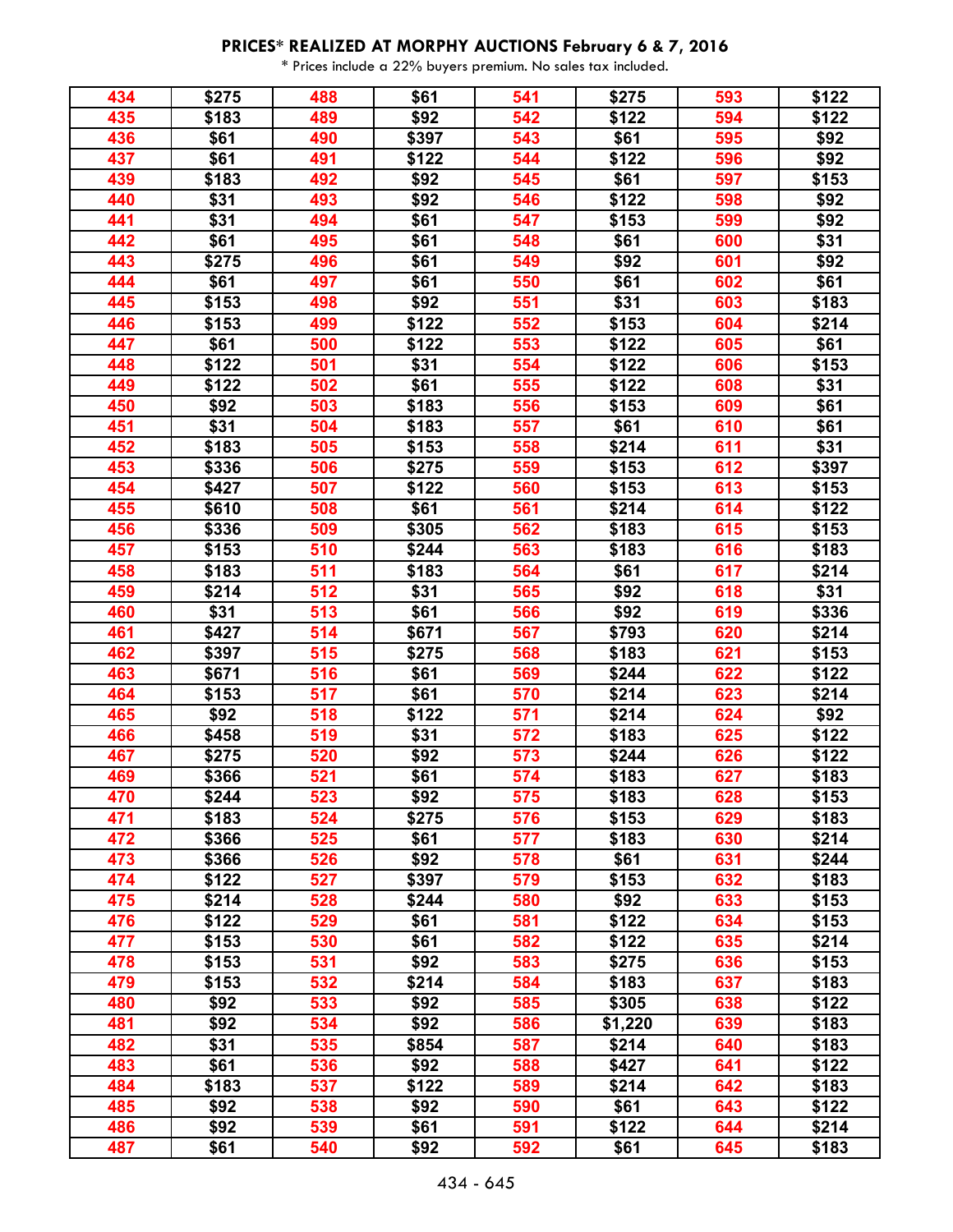| 646 | \$183 | 702        | \$122 | 819 | \$214   | 872 | \$92  |
|-----|-------|------------|-------|-----|---------|-----|-------|
| 647 | \$183 | 703        | \$61  | 820 | \$488   | 873 | \$61  |
| 648 | \$153 | 704        | \$61  | 821 | \$92    | 874 | \$122 |
| 649 | \$214 | 705        | \$61  | 822 | \$275   | 875 | \$61  |
| 650 | \$214 | 706        | \$61  | 823 | \$153   | 876 | \$31  |
| 651 | \$214 | 707        | \$31  | 824 | \$61    | 877 | \$31  |
| 652 | \$153 | 708        | \$61  | 825 | \$1,037 | 878 | \$31  |
| 653 | \$244 | 709        | \$31  | 826 | \$671   | 879 | \$31  |
| 654 | \$92  | 711        | \$61  | 827 | \$1,708 | 880 | \$336 |
| 655 | \$122 | 712        | \$61  | 828 | \$610   | 881 | \$92  |
| 656 | \$183 | 713        | \$31  | 829 | \$732   | 882 | \$336 |
| 657 | \$153 | 714        | \$61  | 830 | \$61    | 883 | \$153 |
| 658 | \$92  | 715        | \$92  | 831 | \$153   | 884 | \$183 |
| 659 | \$122 | 716        | \$92  | 832 | \$214   | 885 | \$153 |
| 660 | \$122 | 717        | \$183 | 833 | \$153   | 886 | \$92  |
| 661 | \$92  | 718        | \$92  | 834 | \$336   | 887 | \$153 |
| 662 | \$122 | 719        | \$92  | 835 | \$183   | 888 | \$183 |
| 663 | \$153 | 720        | \$61  | 836 | \$31    | 891 | \$92  |
| 664 | \$61  | 721        | \$31  | 837 | \$61    | 892 | \$122 |
| 665 | \$153 | 722        | \$61  | 838 | \$61    | 893 | \$244 |
| 666 | \$153 | 723        | \$61  | 839 | \$580   | 894 | \$214 |
| 667 | \$153 | 724        | \$31  | 840 | \$244   | 895 | \$519 |
| 668 | \$183 | 725        | \$92  | 841 | \$92    | 896 | \$31  |
|     |       |            |       |     |         | 897 | \$92  |
| 669 | \$183 | 726<br>727 | \$92  | 842 | \$122   |     |       |
| 670 | \$122 |            | \$61  | 843 | \$61    | 899 | \$61  |
| 671 | \$61  | 728        | \$61  | 844 | \$31    | 900 | \$92  |
| 672 | \$153 | 729        | \$31  | 845 | \$61    | 902 | \$153 |
| 673 | \$122 | 730        | \$214 | 846 | \$92    | 903 | \$61  |
| 674 | \$153 | 731        | \$122 | 847 | \$92    | 904 | \$31  |
| 675 | \$153 | 732        | \$61  | 848 | \$31    | 905 | \$122 |
| 676 | \$153 | 733        | \$61  | 849 | \$31    | 906 | \$61  |
| 677 | \$31  | 734        | \$31  | 850 | \$31    | 907 | \$92  |
| 678 | \$61  | 735        | \$122 | 851 | \$31    | 908 | \$92  |
| 679 | \$61  | 736        | \$214 | 852 | \$183   | 909 | \$31  |
| 682 | \$31  | 737        | \$153 | 853 | \$61    | 910 | \$31  |
| 683 | \$31  | 738        | \$122 | 854 | \$488   | 911 | \$61  |
| 684 | \$31  | 739        | \$61  | 855 | \$549   | 912 | \$61  |
| 685 | \$31  | 740        | \$122 | 856 | \$732   | 913 | \$31  |
| 686 | \$61  | 741        | \$31  | 857 | \$92    | 914 | \$122 |
| 687 | \$61  | 800        | \$244 | 858 | \$31    | 915 | \$122 |
| 688 | \$61  | 801        | \$153 | 859 | \$183   | 916 | \$92  |
| 690 | \$61  | 806        | \$92  | 860 | \$153   | 917 | \$275 |
| 691 | \$92  | 808        | \$92  | 862 | \$153   | 918 | \$671 |
| 692 | \$61  | 809        | \$31  | 863 | \$31    | 919 | \$61  |
| 693 | \$61  | 810        | \$31  | 864 | \$31    | 920 | \$214 |
| 695 | \$305 | 812        | \$92  | 865 | \$61    | 921 | \$92  |
| 696 | \$31  | 813        | \$61  | 866 | \$31    | 922 | \$244 |
| 697 | \$275 | 814        | \$183 | 867 | \$122   | 923 | \$122 |
| 698 | \$427 | 815        | \$915 | 868 | \$61    | 924 | \$153 |
| 699 | \$183 | 816        | \$92  | 869 | \$92    | 925 | \$122 |
| 700 | \$153 | 817        | \$183 | 870 | \$153   | 926 | \$61  |
| 701 | \$92  | 818        | \$305 | 871 | \$61    | 927 | \$183 |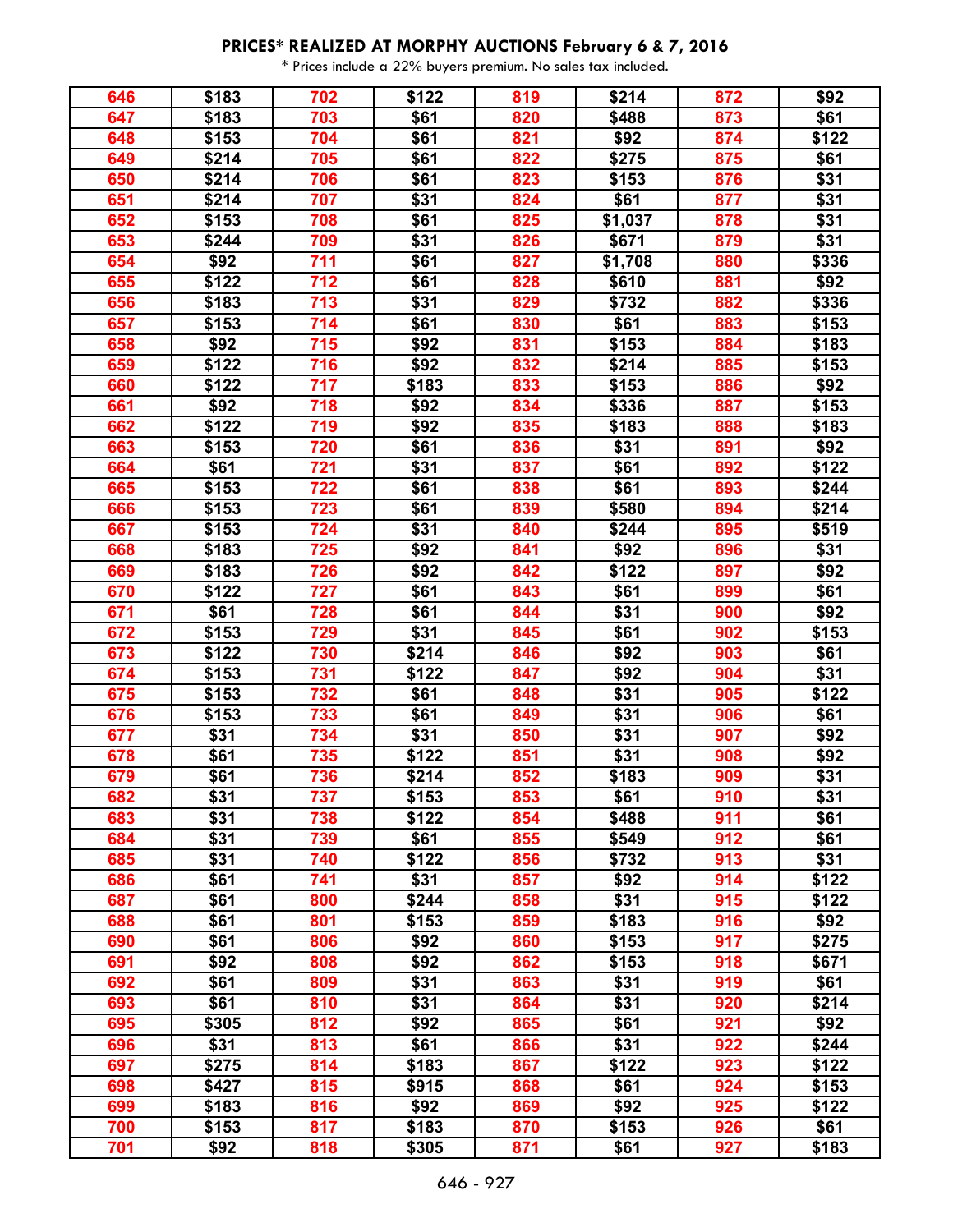| 928 | \$31  | 984  | \$214 | 1047 | \$31              | 1107              | \$183            |
|-----|-------|------|-------|------|-------------------|-------------------|------------------|
| 929 | \$61  | 985  | \$31  | 1048 | \$153             | 1108              | \$458            |
| 930 | \$61  | 986  | \$153 | 1049 | \$31              | 1109              | \$92             |
| 931 | \$397 | 988  | \$61  | 1050 | \$31              | 1110              | \$92             |
| 933 | \$61  | 989  | \$61  | 1051 | \$153             | 1111              | \$61             |
| 934 | \$31  | 990  | \$153 | 1052 | \$31              | 1112              | \$92             |
| 935 | \$122 | 991  | \$31  | 1053 | \$153             | 1113              | \$458            |
| 936 | \$92  | 992  | \$122 | 1054 | \$122             | 1114              | \$31             |
| 937 | \$31  | 993  | \$92  | 1055 | \$122             | 1115              | \$31             |
| 938 | \$92  | 994  | \$214 | 1056 | \$336             | 1116              | \$153            |
| 939 | \$61  | 995  | \$31  | 1057 | \$183             | 1117              | \$92             |
| 940 | \$153 | 996  | \$61  | 1058 | \$61              | 1118              | \$92             |
| 941 | \$92  | 998  | \$31  | 1059 | \$610             | 1119              | \$92             |
| 942 | \$92  | 999  | \$31  | 1060 | \$92              | 1120              | \$183            |
| 943 | \$122 | 1000 | \$61  | 1061 | \$92              | 1121              | \$214            |
| 944 | \$92  | 1001 | \$244 | 1063 | \$61              | 1122              | \$244            |
| 945 | \$122 | 1002 | \$122 | 1064 | \$31              | 1123              | \$92             |
|     |       |      | \$61  |      | \$214             | 1124              | \$92             |
| 946 | \$92  | 1004 |       | 1065 |                   |                   |                  |
| 947 | \$61  | 1006 | \$61  | 1066 | \$122             | 1125              | \$183            |
| 948 | \$31  | 1007 | \$61  | 1067 | \$92              | 1126              | \$122            |
| 949 | \$61  | 1011 | \$92  | 1068 | \$92              | 1127              | \$183            |
| 950 | \$31  | 1012 | \$61  | 1069 | \$92              | 1128              | \$122            |
| 951 | \$61  | 1013 | \$61  | 1070 | \$183             | 1129              | $\overline{$}92$ |
| 952 | \$61  | 1015 | \$92  | 1071 | \$122             | 1130              | \$153            |
| 953 | \$61  | 1016 | \$92  | 1072 | \$305             | 1131              | \$153            |
| 954 | \$92  | 1017 | \$153 | 1073 | \$275             | 1133              | \$31             |
| 955 | \$61  | 1018 | \$31  | 1074 | \$92              | 1134              | \$61             |
| 956 | \$61  | 1019 | \$92  | 1077 | \$61              | 1137              | \$31             |
| 957 | \$61  | 1020 | \$153 | 1078 | \$305             | 1138              | \$61             |
| 958 | \$31  | 1021 | \$61  | 1079 | \$122             | 1139              | \$31             |
| 959 | \$183 | 1022 | \$31  | 1080 | $\overline{$}122$ | 1140              | \$31             |
| 960 | \$153 | 1023 | \$275 | 1081 | \$31              | 1142              | \$61             |
| 961 | \$214 | 1024 | \$153 | 1083 | \$92              | 1147              | \$31             |
| 965 | \$31  | 1025 | \$214 | 1084 | \$31              | 1149              | \$31             |
| 966 | \$244 | 1026 | \$61  | 1085 | \$31              | 1150              | \$31             |
| 967 | \$61  | 1027 | \$61  | 1089 | \$31              | 1151              | \$31             |
| 968 | \$31  | 1028 | \$214 | 1091 | \$122             | 1153              | \$61             |
| 969 | \$61  | 1029 | \$305 | 1092 | \$92              | 1155              | \$61             |
| 970 | \$31  | 1030 | \$31  | 1093 | \$61              | 1156              | \$244            |
| 971 | \$122 | 1031 | \$61  | 1094 | \$61              | 1157              | \$31             |
| 972 | \$183 | 1032 | \$92  | 1095 | \$275             | 1158              | \$31             |
| 973 | \$31  | 1033 | \$92  | 1096 | \$214             | 1159              | \$92             |
| 974 | \$61  | 1034 | \$61  | 1097 | \$336             | 1161              | \$61             |
| 975 | \$61  | 1035 | \$275 | 1098 | \$31              | 1162              | \$92             |
| 976 | \$61  | 1036 | \$92  | 1099 | \$92              | 1163              | \$61             |
| 977 | \$92  | 1037 | \$92  | 1100 | \$61              | 1164              | \$31             |
| 978 | \$92  | 1038 | \$61  | 1101 | \$92              | 1165              | \$61             |
| 979 | \$31  | 1039 | \$92  | 1102 | \$92              | 1168              | \$92             |
| 980 | \$61  | 1041 | \$122 | 1103 | \$153             | 1169              | \$61             |
| 981 | \$183 | 1042 | \$61  | 1104 | \$61              | 1171              | \$31             |
| 982 | \$31  | 1044 | \$31  | 1105 | \$122             | $\overline{1172}$ | \$61             |
| 983 | \$61  | 1046 | \$122 | 1106 | \$122             | 1173              | \$275            |
|     |       |      |       |      |                   |                   |                  |